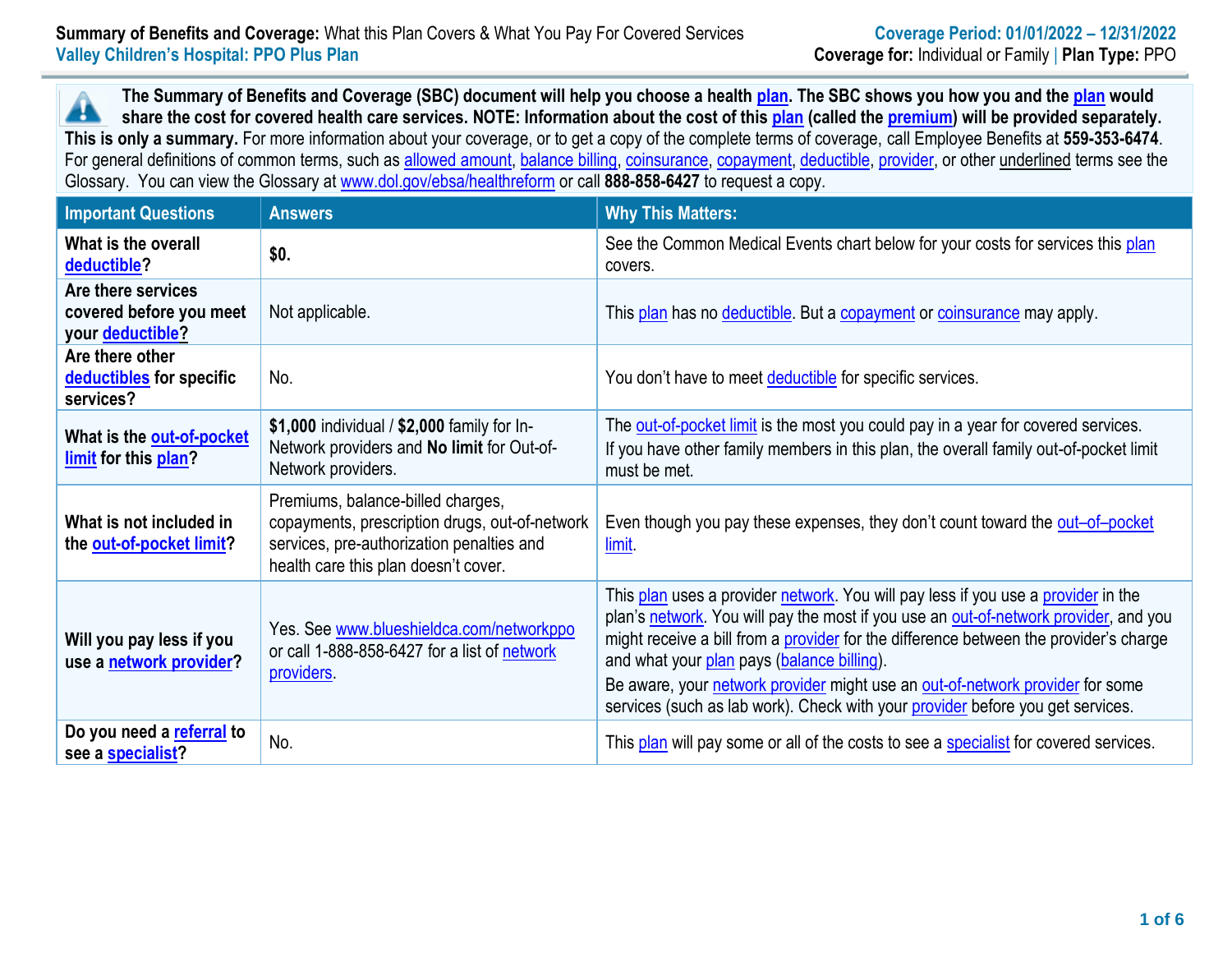|                                                              | <b>Services You May Need</b>                        | <b>What You Will Pay</b>                                                                                |                                                              |                                                                             |
|--------------------------------------------------------------|-----------------------------------------------------|---------------------------------------------------------------------------------------------------------|--------------------------------------------------------------|-----------------------------------------------------------------------------|
| <b>Common</b><br><b>Medical Event</b>                        |                                                     | <b>Network Provider</b><br>(You will pay the least)                                                     | Out-of-Network<br><b>Provider</b><br>(You will pay the most) | <b>Limitations, Exceptions, &amp; Other Important</b><br><b>Information</b> |
| If you visit a health<br>care provider's office<br>or clinic | Primary care visit to treat an<br>injury or illness | \$15/visit<br>20% coinsurance for<br>other services during<br>office visit                              | 40% coinsurance                                              | -none-                                                                      |
|                                                              | <b>Specialist visit</b>                             | \$15/visit<br>20% coinsurance for<br>other services during<br>office visit                              | 40% coinsurance                                              | -none-                                                                      |
|                                                              | Preventive care/screening/<br>immunization          | \$15/visit                                                                                              | 40% coinsurance                                              | -none-                                                                      |
| If you have a test                                           | Diagnostic test (x-ray, blood<br>work, ultrasounds) | \$15 copayment<br>(at Valley Children's<br>Provider)<br>20% coinsurance (other<br>in-network providers) | 40% coinsurance                                              | -none-                                                                      |
|                                                              | Imaging (CT/PET scans, MRIs)                        | \$50 copayment<br>(at Valley Children's<br>Provider)<br>20% coinsurance (other<br>in-network providers) | 40% coinsurance                                              | -none-                                                                      |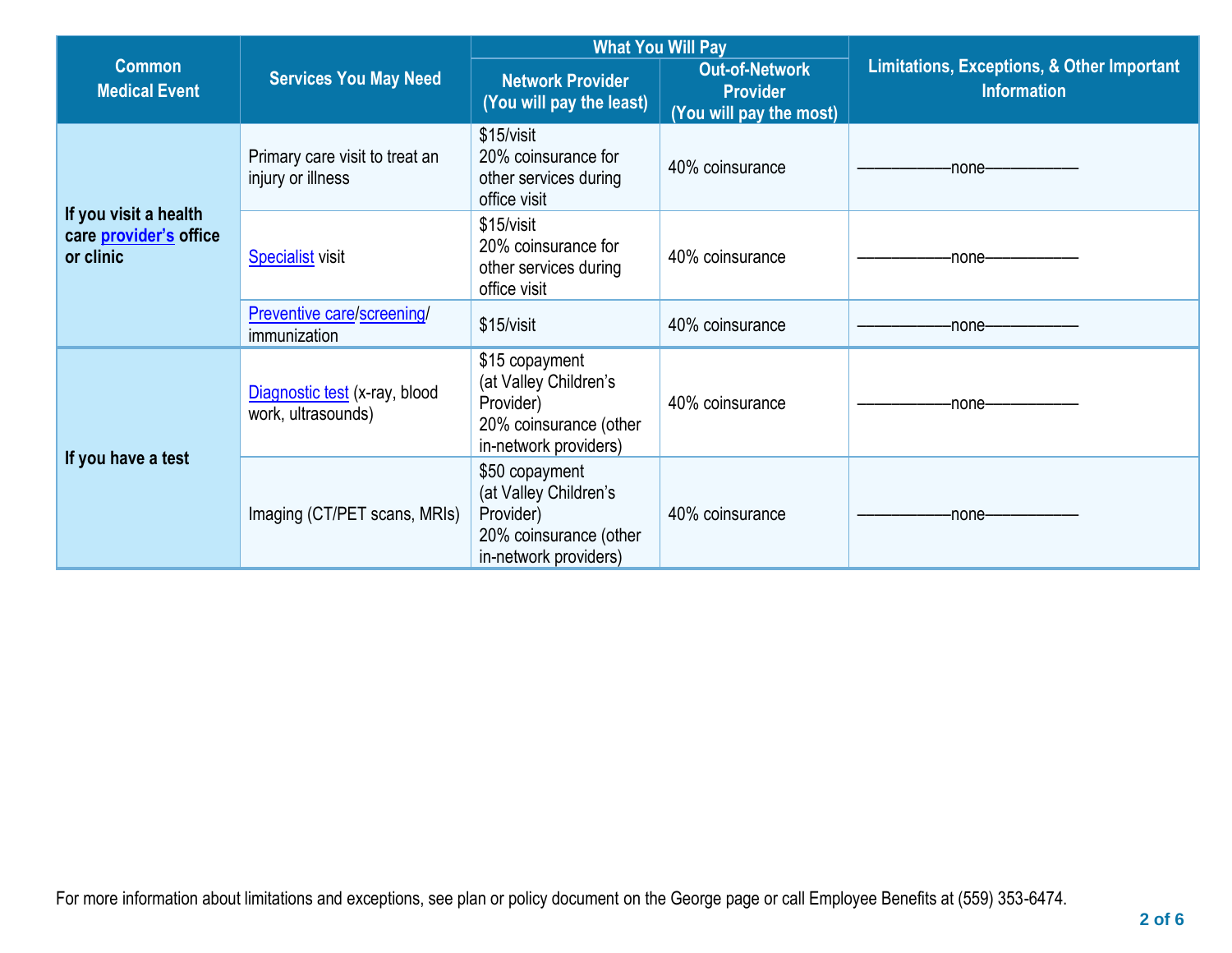|                                                                                                                     |                                                   | <b>What You Will Pay</b>                                                                                                                                                                       |                                                                       |                                                                                                                           |
|---------------------------------------------------------------------------------------------------------------------|---------------------------------------------------|------------------------------------------------------------------------------------------------------------------------------------------------------------------------------------------------|-----------------------------------------------------------------------|---------------------------------------------------------------------------------------------------------------------------|
| <b>Common</b><br><b>Medical Event</b>                                                                               | <b>Services You May Need</b>                      | <b>Network Provider</b><br>(You will pay the least)                                                                                                                                            | <b>Out-of-Network</b><br><b>Provider</b><br>(You will pay the most)   | <b>Limitations, Exceptions, &amp; Other Important</b><br><b>Information</b>                                               |
|                                                                                                                     | Generic drugs                                     | \$10/prescription (30-day supply)<br>\$20/prescription (90-day supply)                                                                                                                         |                                                                       |                                                                                                                           |
| If you need drugs to<br>treat your illness or<br>condition                                                          | Preferred brand drugs                             | 20% coinsurance with<br>Minimum \$25/prescription (30-day supply)<br>\$40/prescription (90-day supply) and<br>Maximum \$50/prescription (30-day supply)<br>\$100/prescription (90-day supply)  |                                                                       | Covers up to a 30-day supply (retail<br>prescription); 90-day supply (mail order or CVS<br>pharmacy retail prescription). |
| More information about<br>prescription drug<br>coverage is available at<br>www.caremark.com or<br>call 877-217-1868 | Non-preferred brand drugs                         | 30% coinsurance with<br>Minimum \$40/prescription (30-day supply)<br>\$80/prescription (90-day supply) and<br>Maximum \$200/prescription (30-day supply)<br>\$400/prescription (90-day supply) |                                                                       | Maximum \$1,000 per lifetime for drugs to treat<br>infertility.                                                           |
|                                                                                                                     | <b>Specialty drugs</b>                            | Applicable copayment                                                                                                                                                                           |                                                                       | Covers up to a 30-day supply (retail<br>prescription); 90-day supply (mail order<br>prescription).                        |
| If you have outpatient                                                                                              | Facility fee (e.g., ambulatory<br>surgery center) | 20% coinsurance                                                                                                                                                                                | 40% coinsurance                                                       | -none-                                                                                                                    |
| surgery                                                                                                             | Physician/surgeon fees                            | 20% coinsurance                                                                                                                                                                                | 40% coinsurance                                                       | -none-                                                                                                                    |
| If you need immediate<br>medical attention                                                                          | <b>Emergency room care</b>                        | 20% coinsurance                                                                                                                                                                                | 20% coinsurance<br>(emergency)<br>40% coinsurance (non-<br>emergency) | -none-                                                                                                                    |
|                                                                                                                     | <b>Emergency medical</b><br>transportation        | 20% coinsurance                                                                                                                                                                                | 20% coinsurance<br>(emergency)<br>40% coinsurance (non-<br>emergency) | -none-                                                                                                                    |
|                                                                                                                     | <b>Urgent care</b>                                | \$15/visit<br>20% coinsurance for<br>other services during<br>office visit                                                                                                                     | 40% coinsurance                                                       | -none—                                                                                                                    |
| If you have a hospital<br>stay                                                                                      | Facility fee (e.g., hospital room)                | 20% coinsurance<br>(Valley Children's<br>hospital only for NICU<br>and PICU)                                                                                                                   | 40% coinsurance                                                       | Pre-admission certification must be obtained in<br>order to avoid a 50% reduction of benefits.                            |

For more information about limitations and exceptions, see plan or policy document on the George page or call Employee Benefits at (559) 353-6474.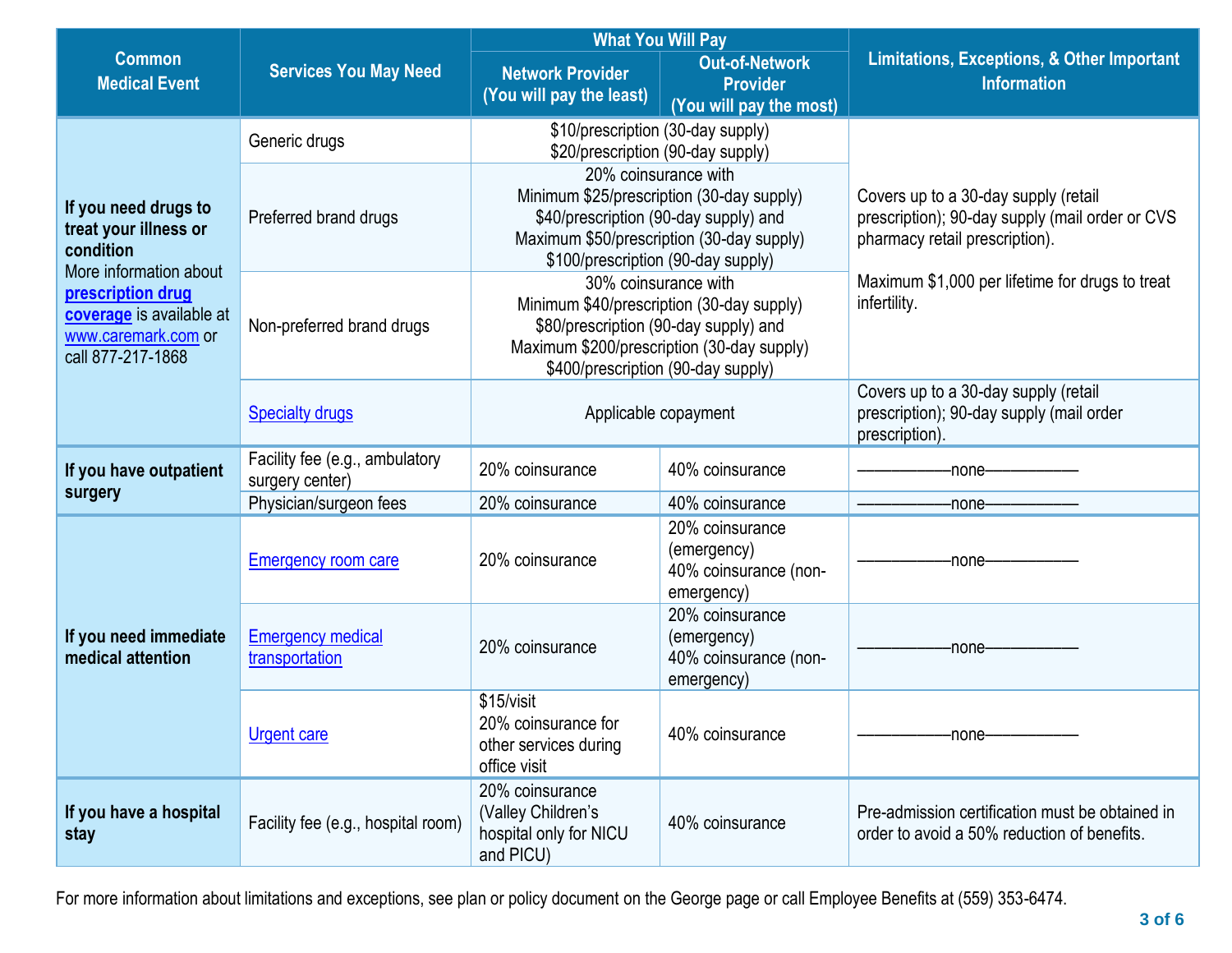|                                                                  |                                              | <b>What You Will Pay</b>                                                        |                                                                     |                                                                                                                                                                                                                                          |  |
|------------------------------------------------------------------|----------------------------------------------|---------------------------------------------------------------------------------|---------------------------------------------------------------------|------------------------------------------------------------------------------------------------------------------------------------------------------------------------------------------------------------------------------------------|--|
| <b>Common</b><br><b>Medical Event</b>                            | <b>Services You May Need</b>                 | <b>Network Provider</b><br>(You will pay the least)                             | <b>Out-of-Network</b><br><b>Provider</b><br>(You will pay the most) | <b>Limitations, Exceptions, &amp; Other Important</b><br><b>Information</b>                                                                                                                                                              |  |
|                                                                  | Physician/surgeon fees                       | 20% coinsurance                                                                 | 40% coinsurance                                                     | -none-                                                                                                                                                                                                                                   |  |
| If you need mental<br>health, behavioral<br>health, or substance | <b>Outpatient services</b>                   | \$15/visit for office visit<br>20% coinsurance all<br>other outpatient services | 40% coinsurance                                                     | Intensive outpatient services require pre-<br>certification.                                                                                                                                                                             |  |
| abuse services                                                   | Inpatient services                           | 20% coinsurance                                                                 | 40% coinsurance                                                     | Pre-admission certification must be obtained in<br>order to avoid a 50% reduction of benefits.                                                                                                                                           |  |
|                                                                  | Office visits                                | \$15/first visit<br>20% coinsurance for<br>consequent visits and<br>services    | 40% coinsurance                                                     | Depending on the type of service, a copayment,<br>coinsurance, or deductible may apply.<br>Maternity care may include tests and services<br>described elsewhere in the SBC (i.e. ultrasound).                                            |  |
| If you are pregnant                                              | Childbirth/delivery professional<br>services | 20% coinsurance                                                                 | 40% coinsurance                                                     | -none-                                                                                                                                                                                                                                   |  |
|                                                                  | Childbirth/delivery facility<br>services     | \$250 copayment<br>20% coinsurance<br>(Community Medical<br>Centers)            | 40% coinsurance                                                     | Pre-admission certification must be obtained for<br>vaginal deliveries requiring more than a 48 hour<br>stay and for cesarean section deliveries requiring<br>more than a 96 hour stay in order to avoid a 50%<br>reduction of benefits. |  |
|                                                                  | Home health care                             | 20% coinsurance                                                                 | 40% coinsurance                                                     | -none-                                                                                                                                                                                                                                   |  |
|                                                                  | <b>Rehabilitation services</b>               | 20% coinsurance                                                                 | 40% coinsurance                                                     | -none-                                                                                                                                                                                                                                   |  |
| If you need help<br>recovering or have                           | <b>Habilitation services</b>                 | 20% coinsurance                                                                 | 40% coinsurance                                                     | -none-                                                                                                                                                                                                                                   |  |
| other special health<br>needs                                    | <b>Skilled nursing care</b>                  | 20% coinsurance                                                                 | 40% coinsurance                                                     | Services must begin within 14 days following a<br>hospital confinement of at least 3 days.                                                                                                                                               |  |
|                                                                  | Durable medical equipment                    | 20% coinsurance                                                                 | 40% coinsurance                                                     | Rental is covered up to the cost of purchase.                                                                                                                                                                                            |  |
|                                                                  | <b>Hospice services</b>                      | 20% coinsurance                                                                 | 40% coinsurance                                                     | -none-                                                                                                                                                                                                                                   |  |
|                                                                  | Children's eye exam                          | Not covered                                                                     | Not covered                                                         | Not covered under the medical plan.                                                                                                                                                                                                      |  |
| If your child needs<br>dental or eye care                        | Children's glasses                           | Not covered                                                                     | Not covered                                                         | Not covered under the medical plan.                                                                                                                                                                                                      |  |
|                                                                  | Children's dental check-up                   | Not covered                                                                     | Not covered                                                         | Not covered under the medical plan.                                                                                                                                                                                                      |  |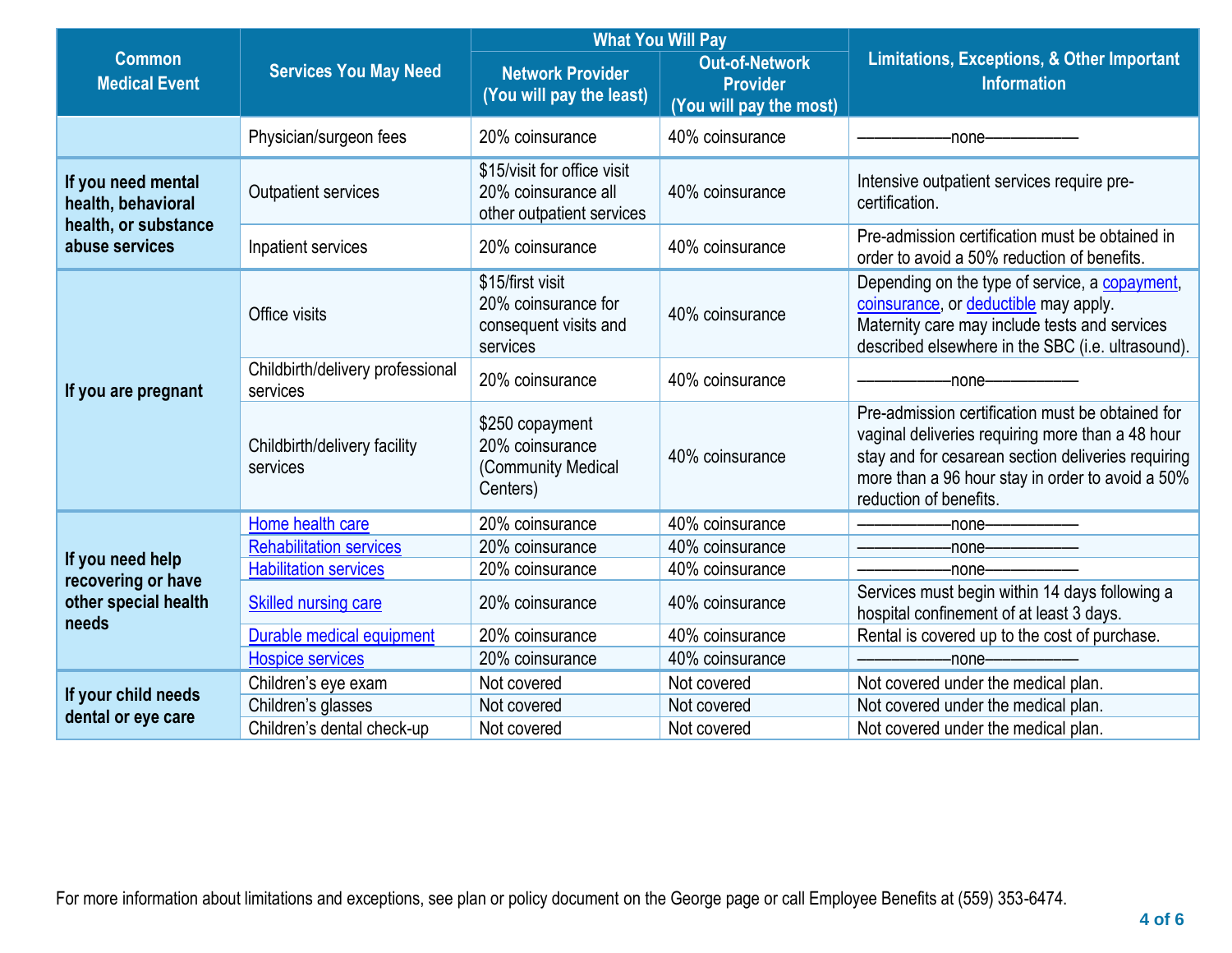| <b>Excluded Services &amp; Other Covered Services:</b>                                                                                           |                                                                                        |                                                                                         |  |  |
|--------------------------------------------------------------------------------------------------------------------------------------------------|----------------------------------------------------------------------------------------|-----------------------------------------------------------------------------------------|--|--|
| Services Your Plan Generally Does NOT Cover (Check your policy or plan document for more information and a list of any other excluded services.) |                                                                                        |                                                                                         |  |  |
| <b>Bariatric surgery</b><br>Cosmetic surgery (except due to accidental<br>injury, birth defect or illness or mastectomy)                         | Dental care<br>Long-term care<br>Non-emergency care when traveling outside the<br>U.S. | Routine eye care<br>$\bullet$<br>Routine foot care<br>Weight loss programs<br>$\bullet$ |  |  |
| Other Covered Services (Limitations may apply to these services. This isn't a complete list. Please see your plan document.)                     |                                                                                        |                                                                                         |  |  |
| Acupuncture (prescription required)<br>Chiropractic care (limited to \$500 per calendar<br>year)                                                 | Hearing aids<br>Infertility treatment (limited to \$3,000 per lifetime)                | Private-duty nursing                                                                    |  |  |

Your Rights to Continue Coverage: There are agencies that can help if you want to continue your coverage after it ends. The contact information for those agencies is: The plan at **888-858-6427,** your state insurance department, the U.S. Department of Labor, Employee Benefits Security Administration at 1-866-444 3272 or [www.dol.gov/ebsa/](http://www.dol.gov/ebsa)healthreform, or the U.S. Department of Health and Human Services at 1-877-267-2323 x61565 or [www.cciio.cms.gov.](http://www.cciio.cms.gov/) Other coverage options may be available to you too, including buying individual insurance coverage through the Health Insurance [Marketplace.](https://www.healthcare.gov/sbc-glossary/#marketplace) For more information about the [Marketplace,](https://www.healthcare.gov/sbc-glossary/#marketplace) visit [www.HealthCare.gov](http://www.healthcare.gov/) or call 1-800-318-2596.

Your Grievance and Appeals Rights: There are agencies that can help if you have a complaint against your [plan](https://www.healthcare.gov/sbc-glossary/#plan) for a denial of a [claim.](https://www.healthcare.gov/sbc-glossary/#claim) This complaint is called a [grievance](https://www.healthcare.gov/sbc-glossary/#grievance) or [appeal.](https://www.healthcare.gov/sbc-glossary/#appeal) For more information about your rights, look at the explanation of benefits you will receive for that medical [claim.](https://www.healthcare.gov/sbc-glossary/#claim) Your [plan](https://www.healthcare.gov/sbc-glossary/#plan) documents also provide complete information to submit a [claim,](https://www.healthcare.gov/sbc-glossary/#claim) [appeal,](https://www.healthcare.gov/sbc-glossary/#appeal) or a [grievance](https://www.healthcare.gov/sbc-glossary/#grievance) for any reason to your [plan.](https://www.healthcare.gov/sbc-glossary/#plan) For more information about your rights, this notice, or assistance, contact the plan at **888-858-6427**. You may also contact your state insurance department, the U.S. Department of Labor, Employee Benefits Security Administration at 1-866-444-3272 or [www.dol.gov/ebsa/](http://www.dol.gov/ebsa)healthreform, or the U.S. Department of Health and Human Services at 1-877-267-2323 x61565 or [www.cciio.cms.gov.](http://www.cciio.cms.gov/)

#### **Does this plan provide Minimum Essential Coverage? Yes**

[Minimum Essential Coverage](https://www.healthcare.gov/sbc-glossary/#minimum-essential-coverage) generally includes [plans,](https://www.healthcare.gov/sbc-glossary/#plan) [health insurance](https://www.healthcare.gov/sbc-glossary/#health-insurance) available through the [Marketplace](https://www.healthcare.gov/sbc-glossary/#marketplace) or other individual market policies, Medicare, Medicaid, CHIP, TRICARE, and certain other coverage. If you are eligible for certain types of [Minimum Essential Coverage,](https://www.healthcare.gov/sbc-glossary/#minimum-essential-coverage) you may not be eligible for the [premium tax credit.](https://www.healthcare.gov/sbc-glossary/#premium-tax-credits)

### **Does this plan meet the Minimum Value Standards? Yes**

If your [plan](https://www.healthcare.gov/sbc-glossary/#plan) doesn't meet the [Minimum Value Standards,](https://www.healthcare.gov/sbc-glossary/#minimum-value-standard) you may be eligible for a [premium tax credit](https://www.healthcare.gov/sbc-glossary/#premium-tax-credits) to help you pay for a [plan](https://www.healthcare.gov/sbc-glossary/#plan) through the [Marketplace.](https://www.healthcare.gov/sbc-glossary/#marketplace)

––––––––––––––––––––––*To see examples of how this plan might cover costs for a sample medical situation, see the next section.–––––––––––*–––––––––––